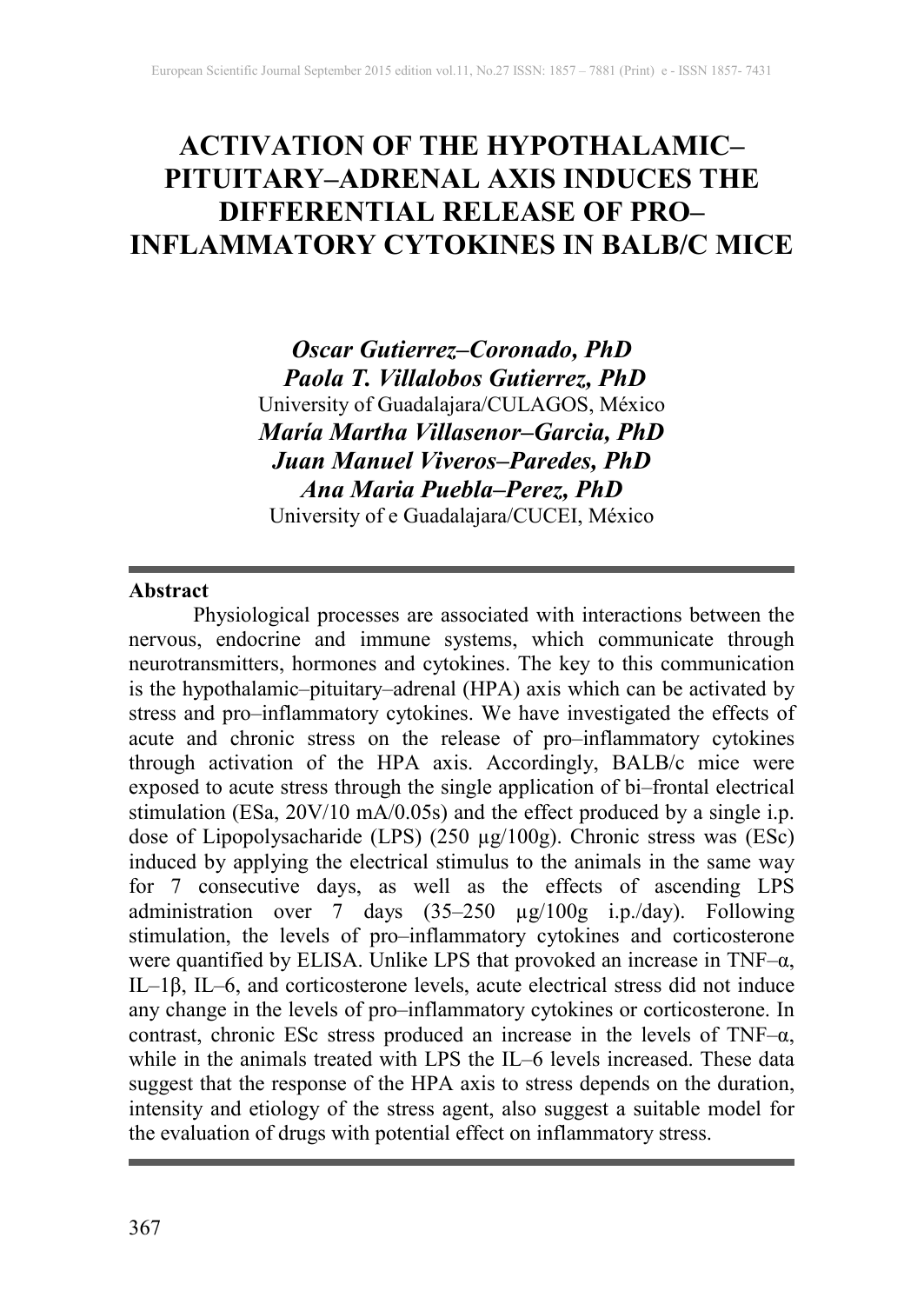**Keywords:** HPA axis, pro–inflammatory cytokines, LPS, electrical stimulation, corticosterone

### **Introduction**

The homeostasis in organisms is maintained through a complex dynamic equilibrium that is constantly challenged by adverse intrinsic or extrinsic forces, stress factors (Tsigos & Chrousos, 2002). Stress can be defined as a constellation of events that involve a stimulus (stressor), which precipitates a reaction in the brain (stress perception) and that subsequently activates physiologic fight systems in the body (stress response) (Dhabhar, 2002), thereby provoking a state of threatened homeostasis (Chrousos, 1995; Peterson, Chan, & Molitor, 1991). Stress activates the HPA axis (Black, 2002) and in response to physiological and stressful stimuli, this axis stimulates the release of the corticotrophin–releasing hormone (CRH) from the paraventricular nucleus (PVN) of the hypothalamus, provoking the synthesis of adrenocorticotropic hormone (ACTH). In the adrenal gland this hormone stimulates the released of glucocorticoids (GC), typically cortisol in humans and corticosterone in rodents (Engelsma et al., 2002). It has also been suggested that both a stress stimulus and activation of the immune system leads to the stimulation of common neuronal pathways (A. J. Dunn, Wang, & Ando, 1999; A. J. Dunn & Welch, 1991). Accordingly, acute stress activates the sympathetic nervous system as well as the HPA axis (Connor, Kelly, & Leonard, 1997; McCarty, Kvetnansky, & Kopin, 1981), and the final products (catecholamines and glucocorticoids) are often implicated as mediators of stress–induced immunosuppression (Connor, Brewer, Kelly, & Harkin, 2005). Activation of the innate or non–specific immune system, results in the production of pro–inflammatory cytokines such as tumor necrosis factor alpha (TNF– $\alpha$ ), interleukin–1 (IL–1) and interleukin–6 (IL–6) by phagocytic cells. During infection these pro– inflammatory cytokines not only stimulate inflammation of the infected site but they also signal to the brain, provoking the activation of regions involved in neural mediated components of the hosts defense (A. J. Dunn, 1993; Johnson, O'Connor et al., 2002). These cytokines, either alone or in conjunction with components of the stress system and the classic stress hormones, induce fever, sleepiness, fatigue, loss of appetite and decreased libido, and they activate the hepatic synthesis of acute phase proteins. In conjunction, these changes are referred to as "sickness behavior" and "acute– phase response", respectively.

The stress that is associated with an immune challenge has been called immune or inflammatory stress, and like other forms of stress it is coordinated by the central stress system and its peripheral arm (Chrousos, 1995). In a previous study, we reported that the induction of stress in the rat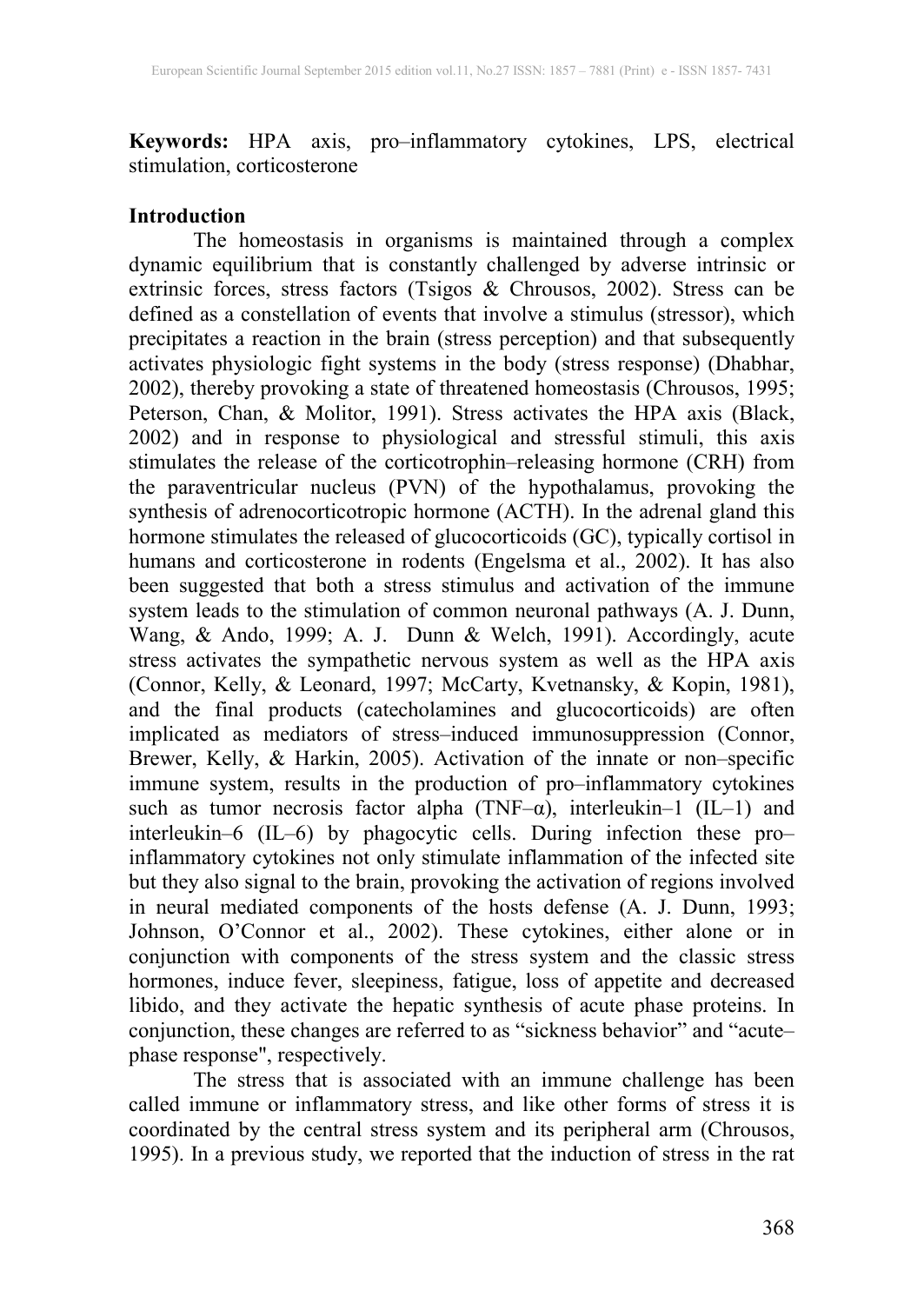by electrical shock over seven days increased the corticosterone levels associated with the suppression of cellular immune responses (Villasenor-Garcia, Puebla-Perez, Sandoval-Ramirez, & Lozoya, 2000). In another study, electrical stimulation of the afferent vagus nerve induced brain IL–1β expression, but no IL–1β was detected in the plasma. Likewise, this stimulation regime increased the corticosterone levels and activated the HPA axis (Hosoi, Okuma, & Nomura, 2000). In the present study, we investigated the effect of physical and immune stress on pro–inflammatory cytokine release through activation of the HPA axis.

### **Materials and Methods**

#### *Animals*

Male BALB/c mice (eight week old, 20–25 g) were selected and housed under standard conditions at ambient temperatures of 22–24 C, a 12:12 h light–dark cycle, and with ad libitum access to food and water. At all times, animals (n=10 per cage) were manipulated according to the guidelines on the use and care of experimental animals (Mexican Official Norm NOM– 062–ZOO–1999 published by SAGARPA in the *Diario Oficial del Gobierno Mexicano* paper on June 28, 2001).

### *HPA axis activation*

# *Stress by electrical stimulation*

Animals were exposed to an electrical stimulus 20 V, 10 mA, and 0.05 s applied through the skin of the frontal areas of the head. Electrical stimulation was considered as acute physical stress when delivered once, and animals exposed to seven consecutive sessions were considered as having been subject to chronic physical stress (Villaseñor-Garcia, Lozoya, & Puebla-Perez, 2001; Viveros-Paredes, Puebla-Pérez, Gutiérrez-Coronado, Sandoval-Ramírez, & Villaseñor-García, 2006).

### *Stress by LPS administration*

To induce immune stress, LPS (*Escherichia coli*, 055:B5; sigma) was ed in sterile endotoxin–free PBS vehicle was injected dissolved in sterile endotoxin–free PBS vehicle was intraperitoneally (i.p.). When acute stress was induced, a single a dose of 250 μg/kg was administered, while chronic LPS administration involved ascending doses of 35, 70, 105, 140, 175, 210 and 250 µg/100g ip/day over 7 days (Akmaev & Grinevich, 2001)

### *Controls*

The Control groups (Ct) in this study were comprised of healthy mice that were not exposed to stress.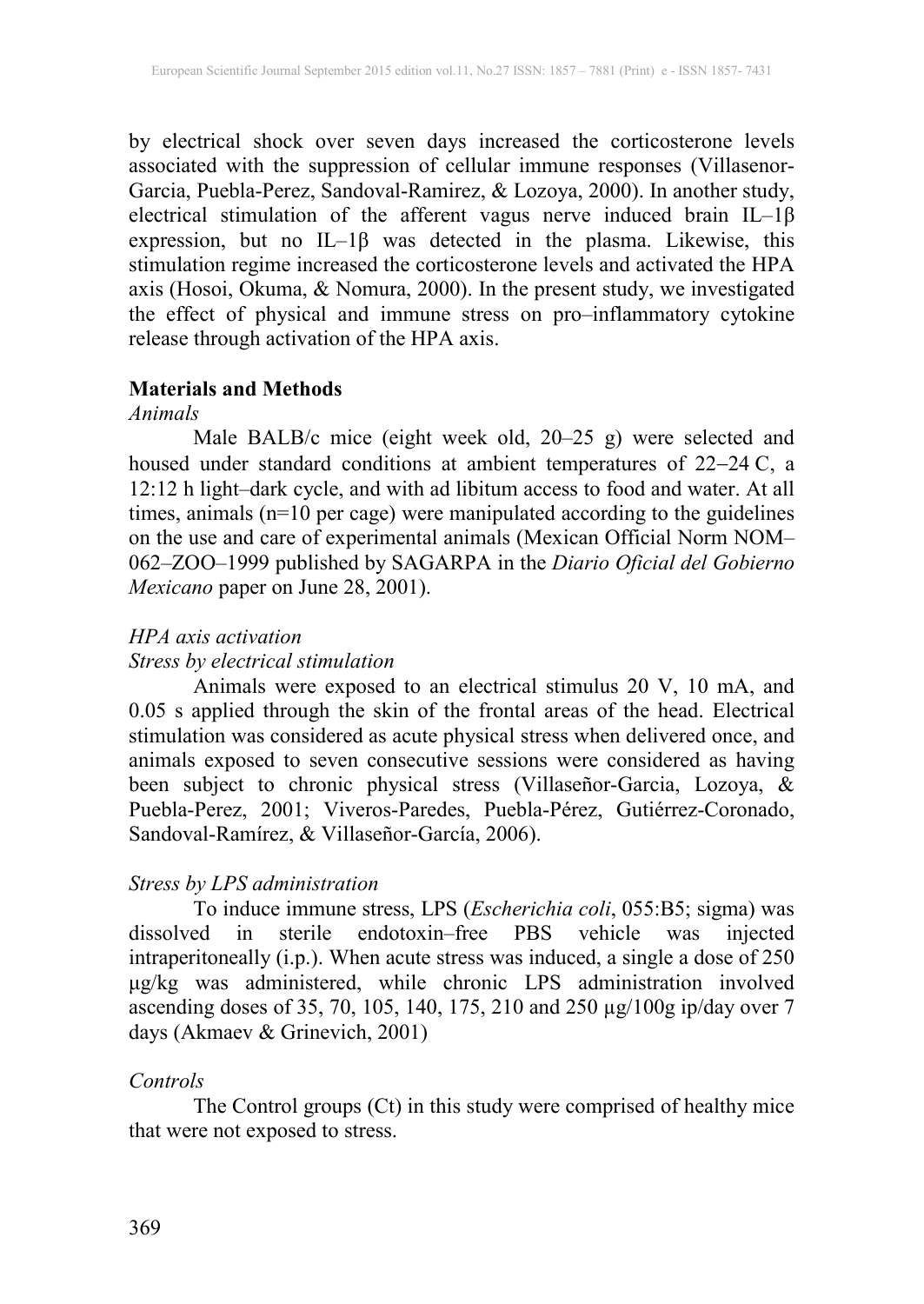All animals were treated once daily, between 9:00 and 10:00 h, for one or seven consecutive sessions. One hour after the last session, the animals were mildly anesthetized with ether and sacrificed. The animals were treated in compliance with the indications of the Mexican NOM–062– ZOO–1999 routinely used in our laboratory

### *Plasma collection*

Blood samples were taken 90 min after the last stress stimulus or administration of LPS and the whole blood was separated by centrifugation. Plasma was collected and stored at –80ºC until the time of the assay.

## *Measurement of TNF–α, IL–1β and IL–6 concentrations in plasma*

The concentrations of cytokines in plasma were measured using murine specific commercially available enzyme–linked immunabsorbent assays (ELISA; R&D Systems, Minneapolis, MN), according to the manufacturer's instructions. The absorbance  $(OD_{450})$  was measured in a microtiter plate reader (BioRad). Cytokine concentrations (pg/mL) were calculated by extrapolating from standard curves.

### *Corticosterone measurements*

The plasma corticosterone concentration was measured using a commercially available ELISA kit for mice following the manufacturer's instructions (IDS, London, England). The absorbance  $(OD_{450})$  was measured in an ELISA microtiter plate reader (BioRad). The corticosterone concentration (ng/mL) was determined by extrapolation from a standard curve prepared with known concentrations of corticosterone ( $r = 1.0000$ ).

### *Statistical analysis*

Values are expressed as the mean  $\pm$  S.D. The differences between groups were analyzed with ANOVA applying the T3 Dunnett´s modification. A value of *P* <0.05 was considered to indicate statistical significance.

### **Results**

### *Effect of stress on corticosterone levels*

The plasma corticosterone values of the different groups of mice only varied following the application of chronic electrical stress (fig. 1). In control animals the corticosterone levels reached  $217.87 \pm 44.70$  ng/mL and these levels were not altered in the group that suffered acute electrical stress. In contrast, serum corticosterone levels increased significantly when the electrical stress was chronic, reaching values of  $404.99 \pm 73.23$  ng/mL (*P*<0.01). However, exposure to a single acute and increasing chronic administration of LPS both produced a marked increase in corticosterone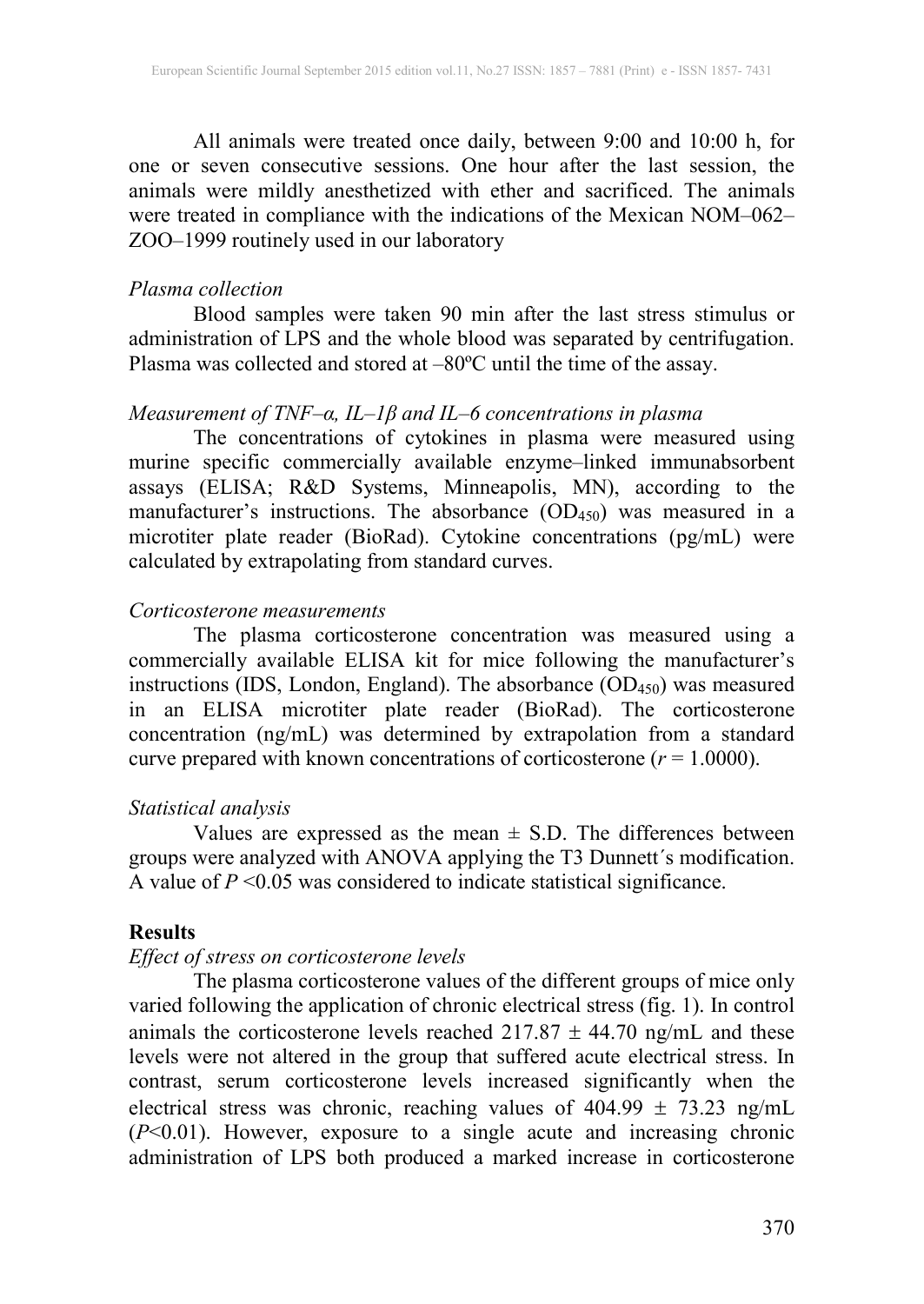levels (*P*<0.001 and *P*<0.01 respectively) when compared to the control animals.



**Fig.1**. Circulating corticosterone levels 90 min after acute (a) and chronic (c) ES application or LPS administration. Bars represent the mean  $\pm$  S.D. of the values obtained from 5 mice per group. \**P*<0.01 and \*\**P*<0.001 vs control.

### *Effect of stress on the levels of proinflammatory cytokines TNF–α*

TNF– $\alpha$  levels were significantly increased ( $P < 0.0001$ ) by a single administration of LPS. In contrast, LPS administration in ascending doses over seven days did not alter the levels of this cytokine. On the other hand, the group exposed to acute electrical stress did not display any alteration in their levels of TNF–α, although chronic electrical stress provoked a significant increase in the levels of TNF– $\alpha$  in animals when compared to the control group (*P*<0.05, Fig. 2).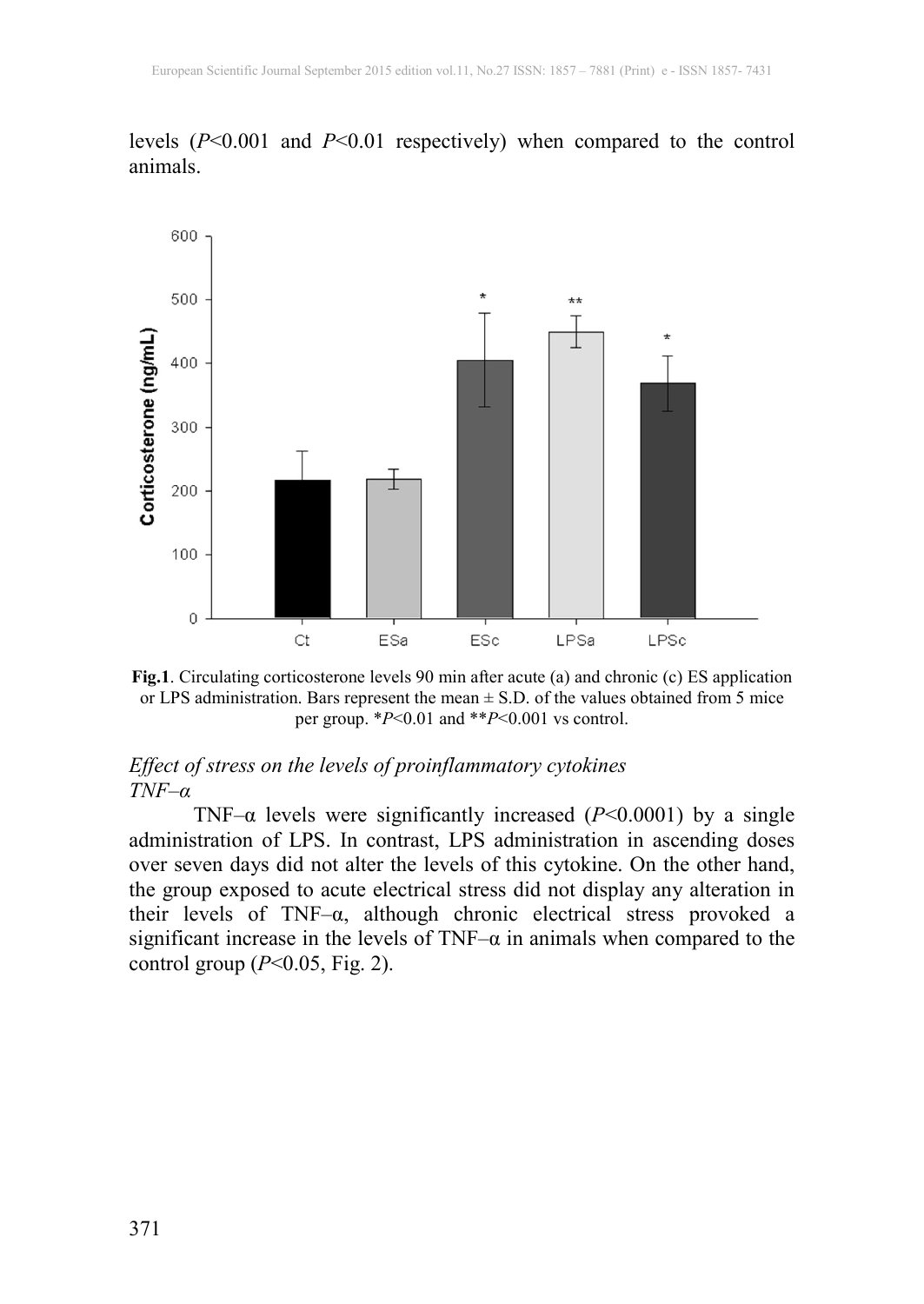

Fig. 2. Circulating levels of TNF– $\alpha$  90 min after acute (a) and chronic (c) ES application or LPS administration. Bars represent the mean  $\pm$  S.D. of the values obtained from 5 mice per group. \**P*<0.01 and \*\**P*<0.001 vs control. *IL–1β*

IL–1β levels were increased significantly after a single administration of LPS (*P*<0.05) although chronic LPS administration in ascending doses over seven days did not alter the levels of this cytokine when compared to the control animals. Neither acute nor chronic electrical stress altered the levels of this cytokine (Fig. 3).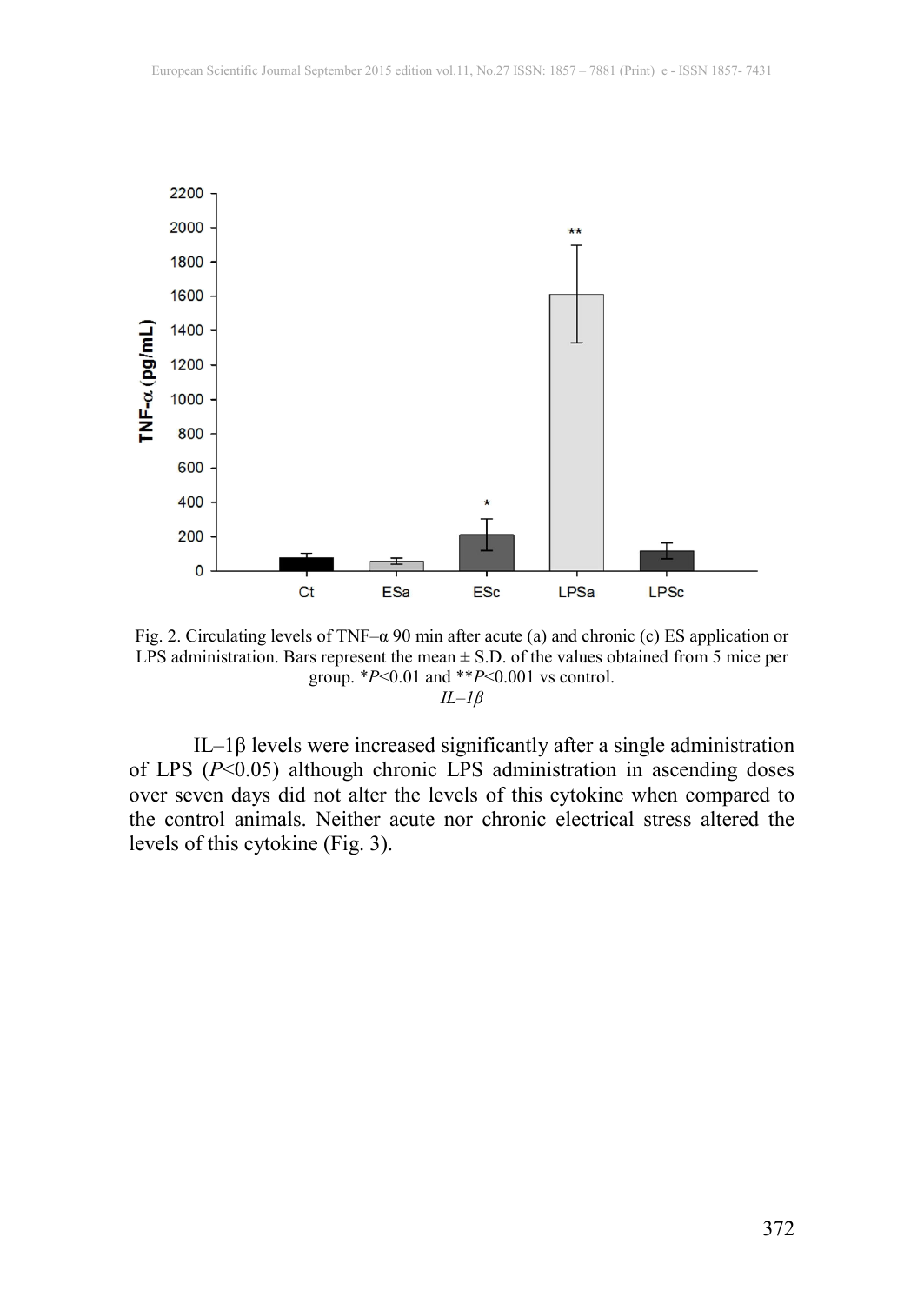

Fig. 3. Circulating IL–1β levels 90 min after acute (a) and chronic (c) ES application or LPS administration. Bars represent the mean  $\pm$  S.D. of the values obtained from 5 mice per group. \**P*<0.05 vs control.

*IL–6*

The levels of IL–6 were significantly increased by a single acute injection of LPS (*P*<0.001). Similarly, chronic LPS administration in ascending doses over seven days provoked a significant increase in the levels of this cytokine when compared with the control group (*P*<0.05). On the other hand, the animals exposed to acute or chronic electrical stress did not display any alteration in the levels of this cytokine (Fig. 4).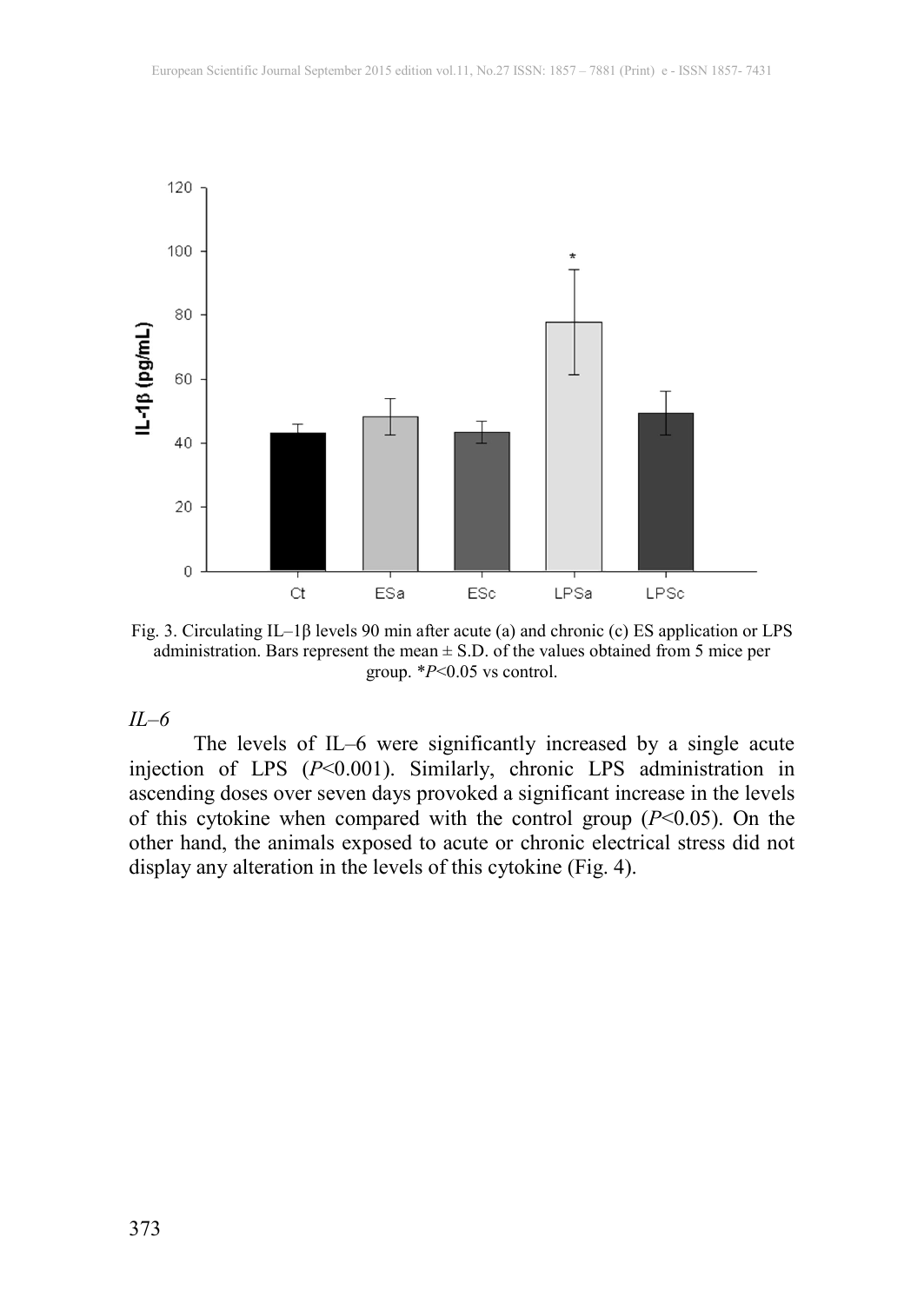

Fig. 4. Circulating IL–6 levels 90 min after acute (a) and chronic (c) ES application or LPS administration. Bars represent the mean  $\pm$  S.D. of the values obtained from 5 mice per group. \**P*<0.05 and \*\**P*<0.001 vs control.

#### **Discussion**

Activation of the HPA axis is associated with increased levels of corticosterone, immunosuppression and disruption of the typical Th1/Th2 cytokine profile (Koe, Salzberg, Morris, O'Brien, & Jones, 2014; Villaseñor-Garcia et al., 2001; Viveros-Paredes et al., 2006). We have studied the effect of acute and chronic stress on activation of the HPA axis using a model of electrical stimulation (ES, physical stress) and LPS administration (immune stress), evaluating the increase produced in the levels of corticosterone and pro–inflammatory cytokines. Corticosterone levels were increased by chronic stress and by acute immune stress, but not by acute physical stress. Indeed, it is known that during acute stress the amplitude and synchronization of CRH and arginine–vasopressin (AVP) pulsations in the hypophyseal portal system increases markedly, resulting in increases in the shortest episodes of ACTH and cortisol secretion (Hueston & Deak, 2014; Tsigos & Chrousos, 1994; Wallon & Soderholm, 2009). Therefore more time points might be necessary to determine whether ESa was actually capable of enhancing the levels of corticosterone.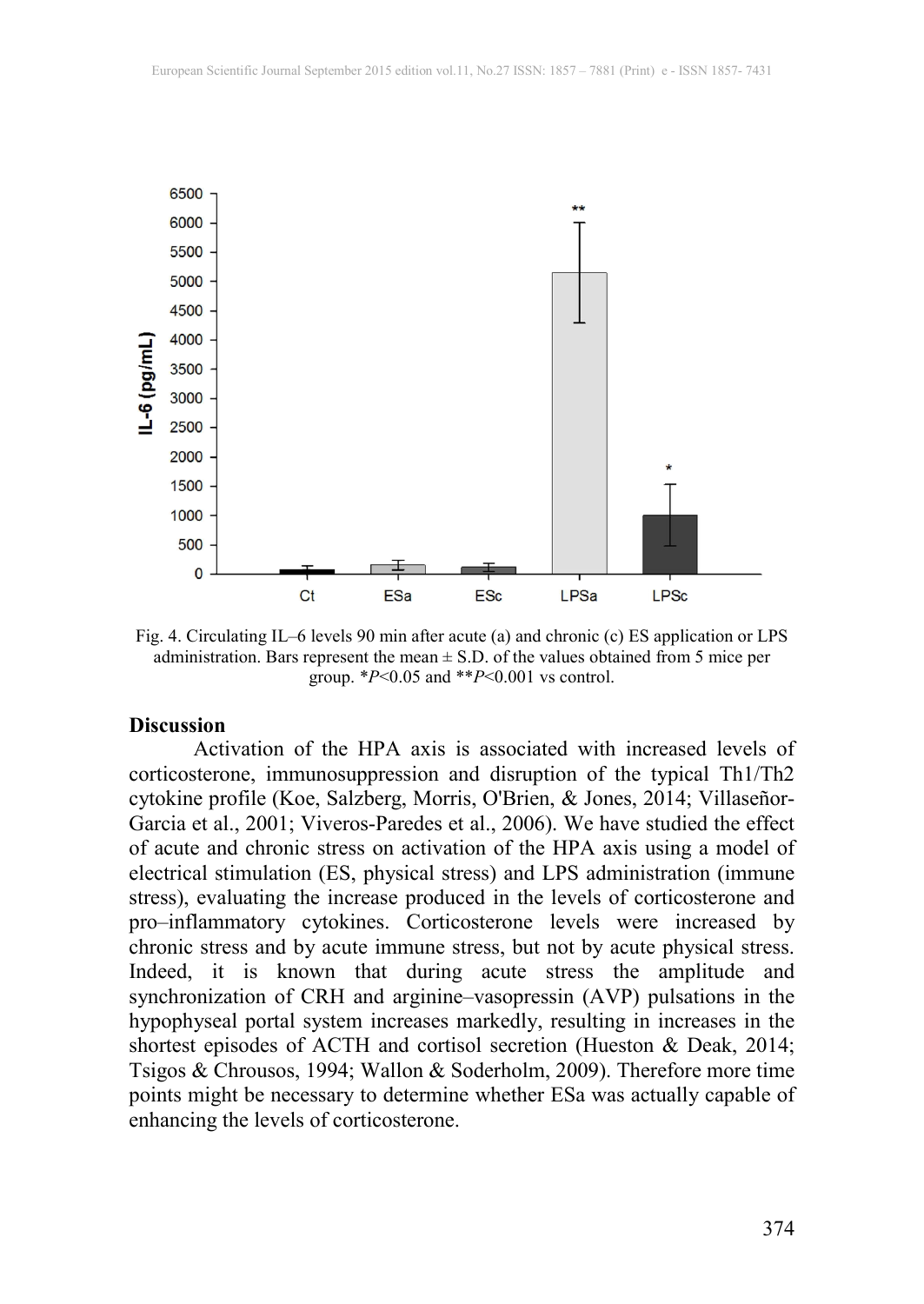On the other hand, after mice were exposed to an acute or chronic challenge with LPS, the plasma levels of corticosterone increased. These data are in agreement with previous studies where single injections of LPS cause marked activation of the HPA axis with the ensuing increases in hypothalamic CRH, plasma ACTH and corticosterone levels (Girard-Joyal et al., 2015; Grinevich et al., 2001; Quan, Whiteside, & Herkemham, 1998; Rivest, Laflamme, & Nappi, 1995; Turnbull & Rivier, 1999). Repeated LPS injection led to chronic activation of the HPA axis as shown by the increase in CRH activity on the PVN and on pituitary pro–opiomelanocortin (POMC) mRNA expression 24 h after the last injection (Takemura et al., 1997). However, the elevated corticosterone levels in response to repeated LPS administration suggests an alteration of the regulatory mechanisms that are responsible for controlling the HPA axis. The responses to chronic stress are at times somewhat contradictory. While some studies have shown diminished sensitivity to fast feedback signals following chronic stress (Hutton et al., 2015; Jaferi, Nowak, & Bhatnagar, 2003; Mizoguchi, Ishige, Aburada, & Tabira, 2003; Young, Akana, & Dallman, 1990), others have shown that chronically stressed animals display enhanced delayed feedback inhibition when compared to acutely stressed animals (Gadek-Michalska, Spyrka, Rachwalska, Tadeusz, & Bugajski, 2013; Mizoguchi et al., 2001; Silverman & Sternberg, 2012).

In relation to the activation of the HPA axis and of pro–inflammatory cytokines, we found that TNF– $\alpha$  levels were increased following ESc. This is consistent with the observation that the stress–induced rise in corticosterone masks a robust and widespread increase of TNF–α.

With regards to acute LPS stimulation, the levels of pro–inflamatory cytokines increased due to the activation of the HPA axis in response to this peripheral immune challenge (Eskilsson et al., 2014; Johnson, O'Connor et al., 2002; Kanczkowski, Sue, Zacharowski, Reincke, & Bornstein, 2015; Nandi, Mishra, Basu, & Bishayi, 2010). In agreement with previous data, a single injection of LPS produces a considerable increase in TNF–α as well as in IL–1 and IL–6 within 90 min (Hansen et al., 2000; Kapcala, He, Gao, Pieper, & DeTolla, 1996; Lenczowski, Van Dam, Poole, Larrick, & Tilders, 1997). Likewise, we demonstrate here that mice exposed to an acute LPS challenge experienced an increase in TNF– $\alpha$ , IL–1 $\beta$  and IL–6 cytokine levels 90 min after i.p. injection of 250  $\mu$ g/100 g. These results suggest that IL–1β may directly stimulate primary sensory fibers of the vagal nerve to activate the HPA axis after i.p. LPS administration (Kapcala et al., 1996; Lenczowski et al., 1997) and this activation depend IL-1 type 1 receptors (IL-1R1)(Matsuwaki, Eskilsson, Kugelberg, Jonsson, & Blomqvist, 2014). However, chronic LPS administration had no effect on either TNF–α and IL– 1β levels, perhaps due to the high corticosterone and IL–10 levels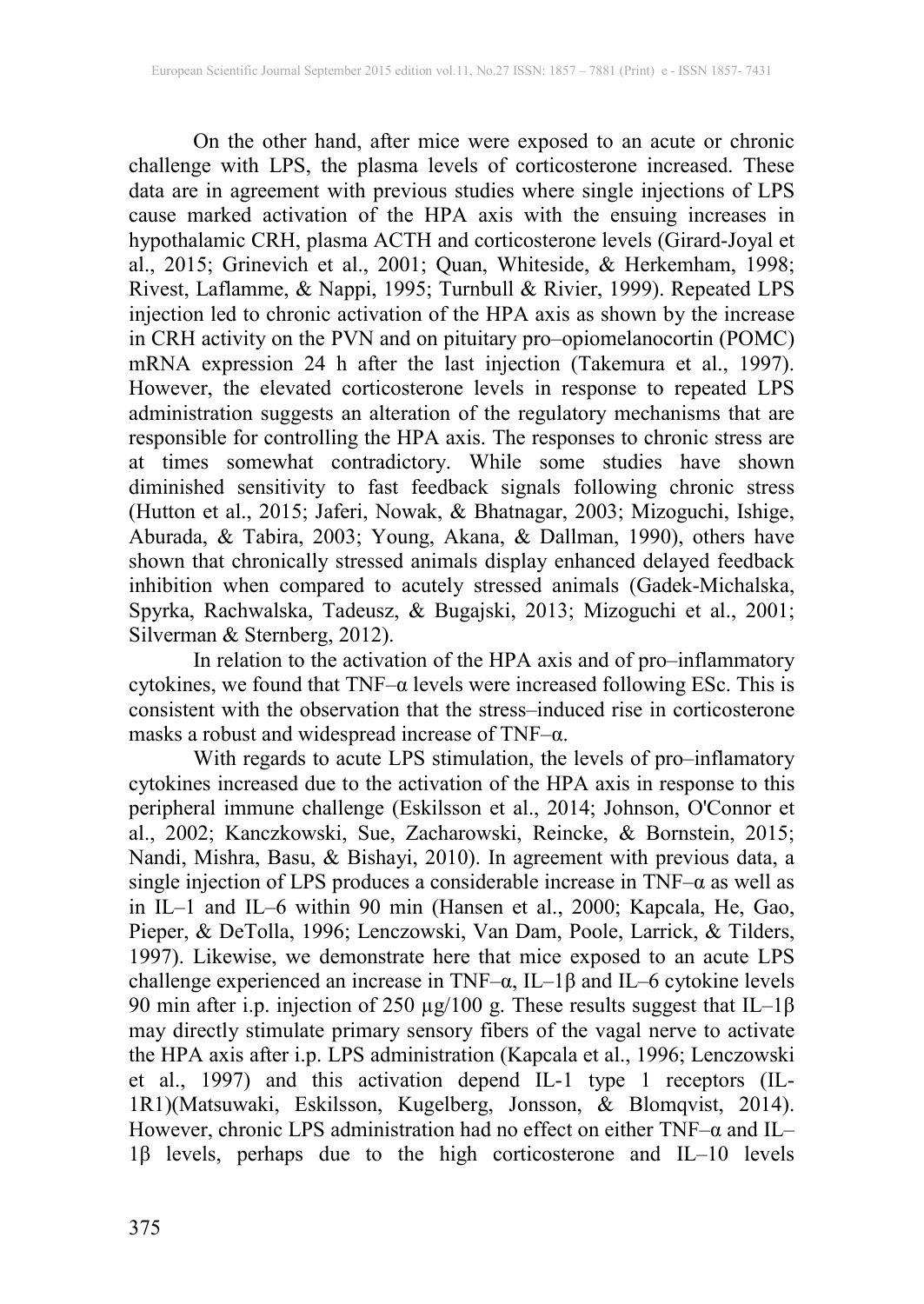(Castellucci et al., 2015; Villaseñor-Garcia et al., 2001; Viveros-Paredes et al., 2006), and transforming growth factor–β1 (TGF-β1) levels (Wei et al., 2015). In this sense, LPS not only induces an increase in pro–inflammatory cytokines but also in anti–inflammatory cytokines such as IL–4, IL–10, IL– 13 and transforming growth factor–β (TGF–β). Anti–inflammatory cytokines have the ability to suppress the synthesis of IL–1  $\beta$ , TNF– $\alpha$ , and other cytokines such as IL–6, IL–8 and granulocyte–macrophage colony– stimulating factor (GM–CSF). Furthermore, they can upregulate the expression of the IL–1 receptor antagonist (IL–1ra) (Bluthé et al., 1999; Kremlev & Palmer, 2005; Vasseur et al., 2014). Similarly, IL–6 levels also augmented following chronic LPS administration and this increase may be related to the elevated levels of corticosterone found in this study. This cytokine is involved in the activation of the HPA axis in response to repeated LPS injection, and also sensitized the induction of hypotalamic IL-1β in response to footshock stress (Girotti, Donegan, & Morilak, 2011). Moreover, IL–6 can stimulate the production of leukemia inhibitory factor (LIF), induces expression of the ACTH precursor (proopiomelanocortin) and secretion of ACTH in primary corticotrophs or cell lines, this effect being synergistic with CRH (Nicola & Babon, 2015).

### **Conclusion**

Taken together, the present results suggest that chronic electrical stress activates the HPA axis and increases both corticosterone levels as well as plasma TNF–α levels. Moreover, acute or chronic i.p. administration of LPS induces activation of the HPA axis and this activation leads to an increase in corticosterone levels, suggesting that this stimulus affects the regulatory mechanism responsible for controlling the HPA axis. On the other hand, the cytokines IL–1β and IL–6 are affected by the activation of the HPA axis, suggesting that IL–6 might also be involved in the changes in the pituitary and adrenal secretory response related to corticosterone release at the systemic level. Thus, the response to the activation of the HPA axis by stress depends on the duration, intensity and etiology of the stress agents involved.

### **References:**

Akmaev, I. G., & Grinevich, V. V. (2001). From Neuroendocrinology to Neuroimmunoendocrinology. *Bulletin of Experimental Biology and Medicine, REVIEWS, 1*, 15-23.

Black, P. H. (2002). Stress and the inflammatory response: A review of neurogenic inflammation. *Brain Behav Immun, 16*, 622-653.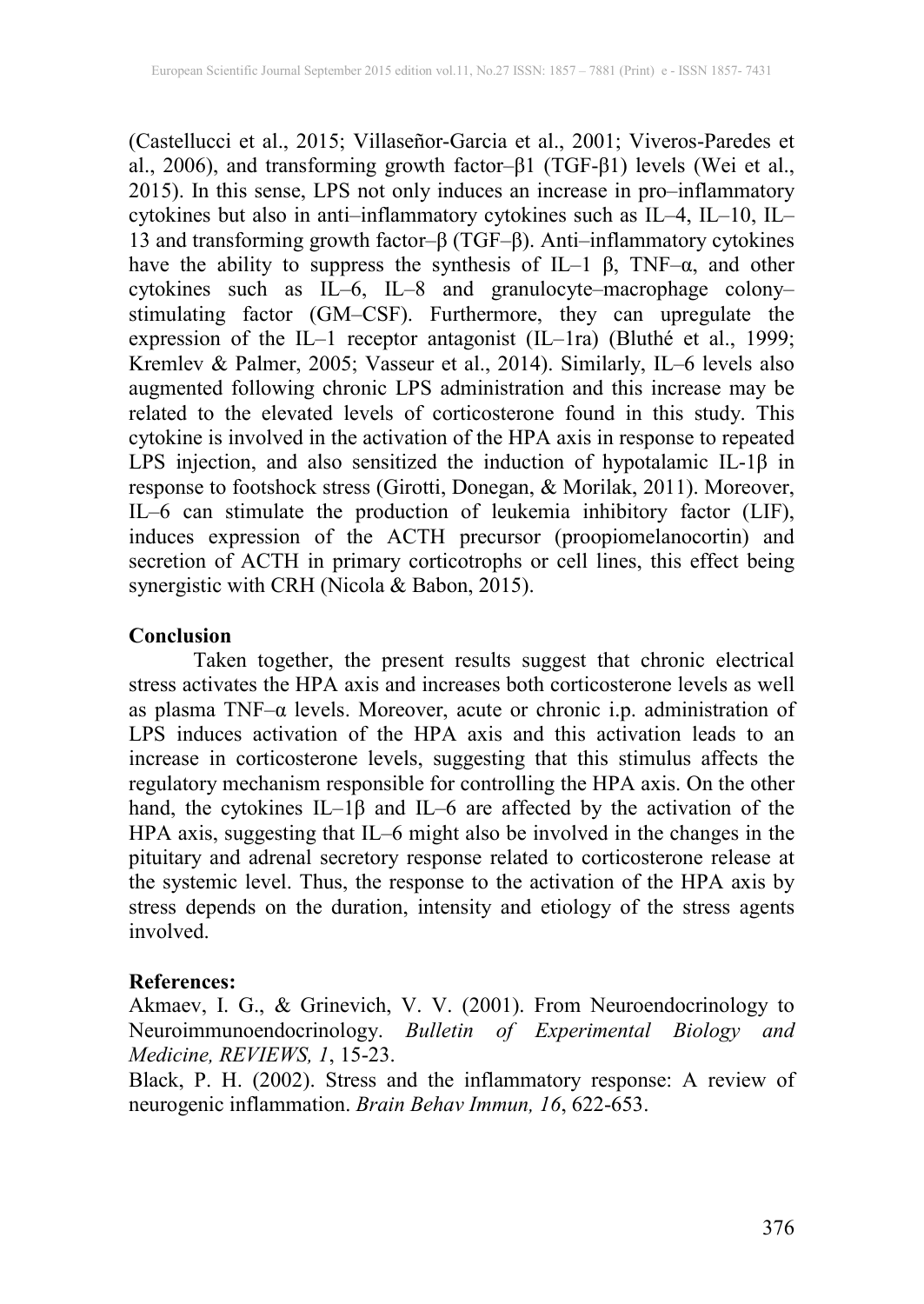Bluthé, R. M., Castanon, N., Pousset, F., Bristow, A., Ball, C., Lestage, J., et al. (1999). Central injection of IL-10 antagonizes the behavioural effects of lipopolysaccharide in rats. *Psychoneuroendocrinology, 24*, 301-311.

Castellucci, M., Rossato, M., Calzetti, F., Tamassia, N., Zeminian, S., Cassatella, M. A., et al. (2015). IL-10 disrupts the Brd4-docking sites to inhibit LPS-induced CXCL8 and TNF-alpha expression in monocytes: Implications for chronic obstructive pulmonary disease. *J Allergy Clin Immunol, 136*(3), 781-791 e789.

Chrousos, G. P. (1995). The hypothalamic-pituitary-adrnal axis and immunemediated inflammation. *New Engl J Med, 332*, 1351-1362.

Connor, T. J., Brewer, C., Kelly, J. P., & Harkin, A. (2005). Acute stress suppresses pro-inflammatory cytokines TNF-a and IL-1ß independent of a catecholamine-driven increase in IL-10 production. *J Neuroimmunol, 159*, 119-128.

Connor, T. J., Kelly, J. P., & Leonard, B. E. (1997). Forced swim testinduced neurochemical endocrine, and immune changes in the rat. *Pharmacol Biochem Behav, 58*, 961-967.

Dhabhar, F. S. (2002). Stress-induced augmentation of immune function - The role of stress hormones, leukocyte trafficking, and cytokines. *Brain Behav Immun, 16*, 785-798.

Dunn, A. J. (1993). Role of cytokines in infection-induced stress. *Ann N Y Acad Sci, 697*, 189-102.

Dunn, A. J., Wang, J., & Ando, T. (1999). Effects of cytokines on cerebral neurotransmission. Comparison with the effects of stress. *Adv Exp Med Biol, 461*, 117-127.

Dunn, A. J., & Welch, J. (1991). Stress- and endotoxin-induced increases in brain tryptophan and serotonin metabolism depend on sympathetic nervous system activity. *J Neurochem, 57*, 1615-1622.

Engelsma, M. Y., Huising, M. O., van Muiswinkel, W. B., Flik, G., Kwang, J., Savelkoul, H. F. J., et al. (2002). Neuroendocrine-immune interactions in fish: a role for interleukin-1. *Vet Immunol Immunopathol, 6654*, 1-13.

Eskilsson, A., Mirrasekhian, E., Dufour, S., Schwaninger, M., Engblom, D., & Blomqvist, A. (2014). Immune-induced fever is mediated by IL-6 receptors on brain endothelial cells coupled to STAT3-dependent induction of brain endothelial prostaglandin synthesis. *J Neurosci, 34*(48), 15957- 15961.

Gadek-Michalska, A., Spyrka, J., Rachwalska, P., Tadeusz, J., & Bugajski, J. (2013). Influence of chronic stress on brain corticosteroid receptors and HPA axis activity. *Pharmacol Rep, 65*(5), 1163-1175.

Girard-Joyal, O., Faragher, A., Bradley, K., Kane, L., Hrycyk, L., & Ismail, N. (2015). Age and sex differences in c-Fos expression and serum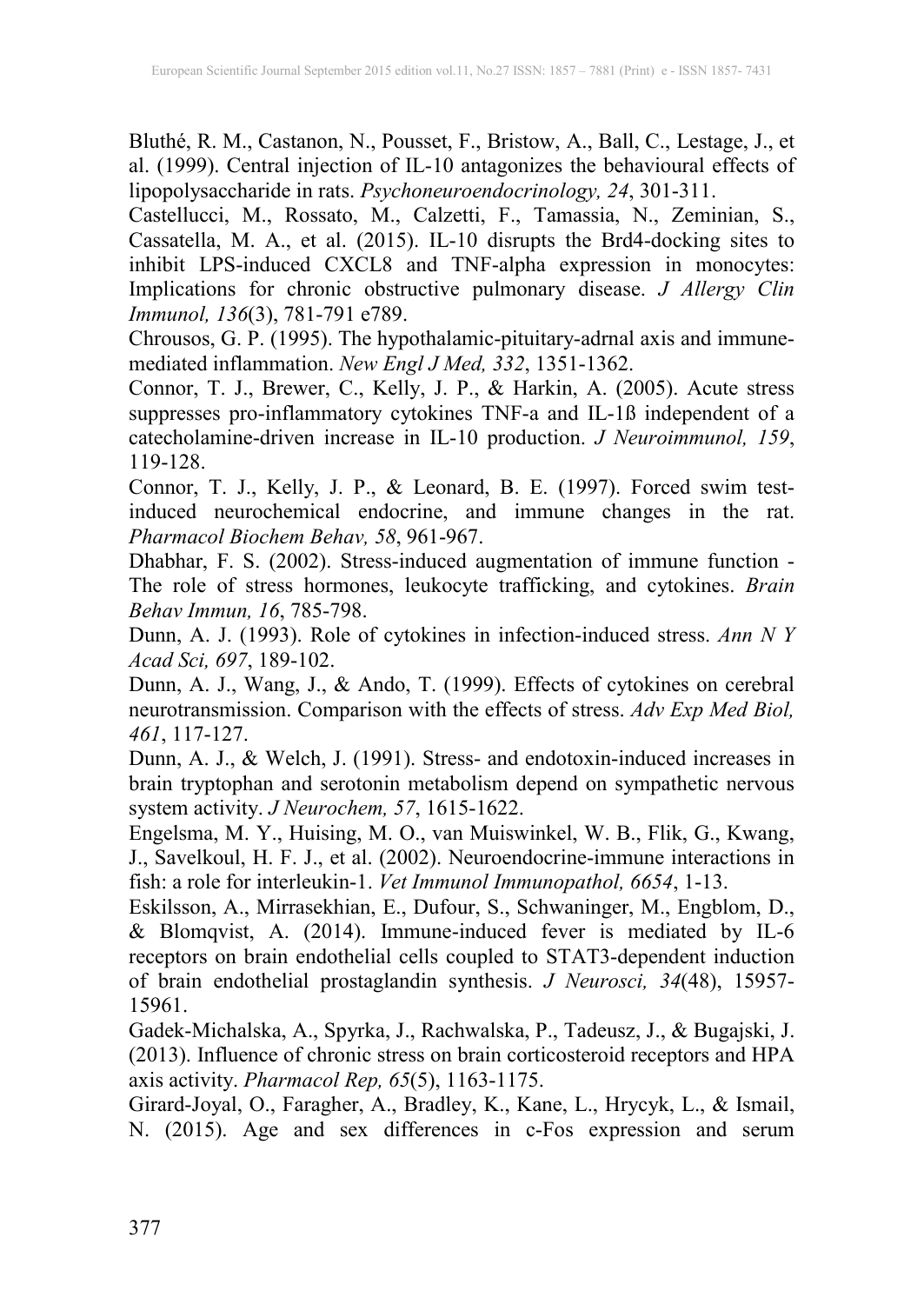corticosterone concentration following LPS treatment. *Neuroscience, 305*, 293-301.

Girotti, M., Donegan, J. J., & Morilak, D. A. (2011). Chronic intermittent cold stress sensitizes neuro-immune reactivity in the rat brain. *Psychoneuroendocrinology, 36*(8), 1164-1174.

Grinevich, V., Ma, X. M., Herman, J. P., Jezova, D., Akmayev, I., & Aguilera, G. (2001). Effect of Repeated Lipopolysaccharide Administration on Tissue Cytokine Expression and Hypothalamic-Pituitary-Adrenal Axis Activity in Rats. *J Neuroendocrinol, 13*, 711-723.

Hansen, M. K., Nguyen, K. T., Fleshner, M., Goehler, L. E., Gaykema, R. P., Maier, S. F., et al. (2000). Effects of vagotomy on serum endotoxin, cytokines, and corticosterone after intraperitoneal lipopolysaccharide. *Am J Physiol Regul Integr Comp Physiol, 278*(2), R331-336.

Hosoi, T., Okuma, Y., & Nomura, Y. (2000). Electrical stimulation of afferent vagus nerve induces IL-1ß expression in the brain and activates HPA axis. *Am J Physiol Regul Integr Comp Physiol, 279*, r141-147.

Hueston, C. M., & Deak, T. (2014). The inflamed axis: the interaction between stress, hormones, and the expression of inflammatory-related genes within key structures comprising the hypothalamic-pituitary-adrenal axis. *Physiol Behav, 124*, 77-91.

Hutton, C. P., Dery, N., Rosa, E., Lemon, J. A., Rollo, C. D., Boreham, D. R., et al. (2015). Synergistic effects of diet and exercise on hippocampal function in chronically stressed mice. *Neuroscience*.

Jaferi, A., Nowak, N., & Bhatnagar, S. (2003). Negative feedback functions in chronically stressed rats: role of the posterior paraventricular thalamus. *Physiol Behav, 78*(3), 365-373.

Johnson, J. D., O'Connor, K. A., Deak, T., Stark, M., Watkins, L. R., & Maier, S. F. (2002). Prior Stressor Exposure Sensitizes LPS-Induced Cytokine Production. *Brain Behav Immun, 16*, 461-476.

Johnson, J. D., O'Connor, K. A., Deak, T., Spencer, R. L., Watkins, L. R., & Maier, S. F. (2002). Prior stressor exposure primes the HPA axis. *Psychoneuroendocrinology, 27*(3), 353-365.

Kanczkowski, W., Sue, M., Zacharowski, K., Reincke, M., & Bornstein, S. R. (2015). The role of adrenal gland microenvironment in the HPA axis function and dysfunction during sepsis. *Mol Cell Endocrinol, 408*, 241-248.

Kapcala, L. P., He, J. R., Gao, Y., Pieper, J. O., & DeTolla, L. J. (1996). Subdiaphragmatic vagotomy inhibits intra-abdominal interleukin-1 beta stimulation of adrenocorticotropin secretion. *Brain Res, 738*(2), 247-254.

Koe, A. S., Salzberg, M. R., Morris, M. J., O'Brien, T. J., & Jones, N. C. (2014). Early life maternal separation stress augmentation of limbic epileptogenesis: the role of corticosterone and HPA axis programming. *Psychoneuroendocrinology, 42*, 124-133.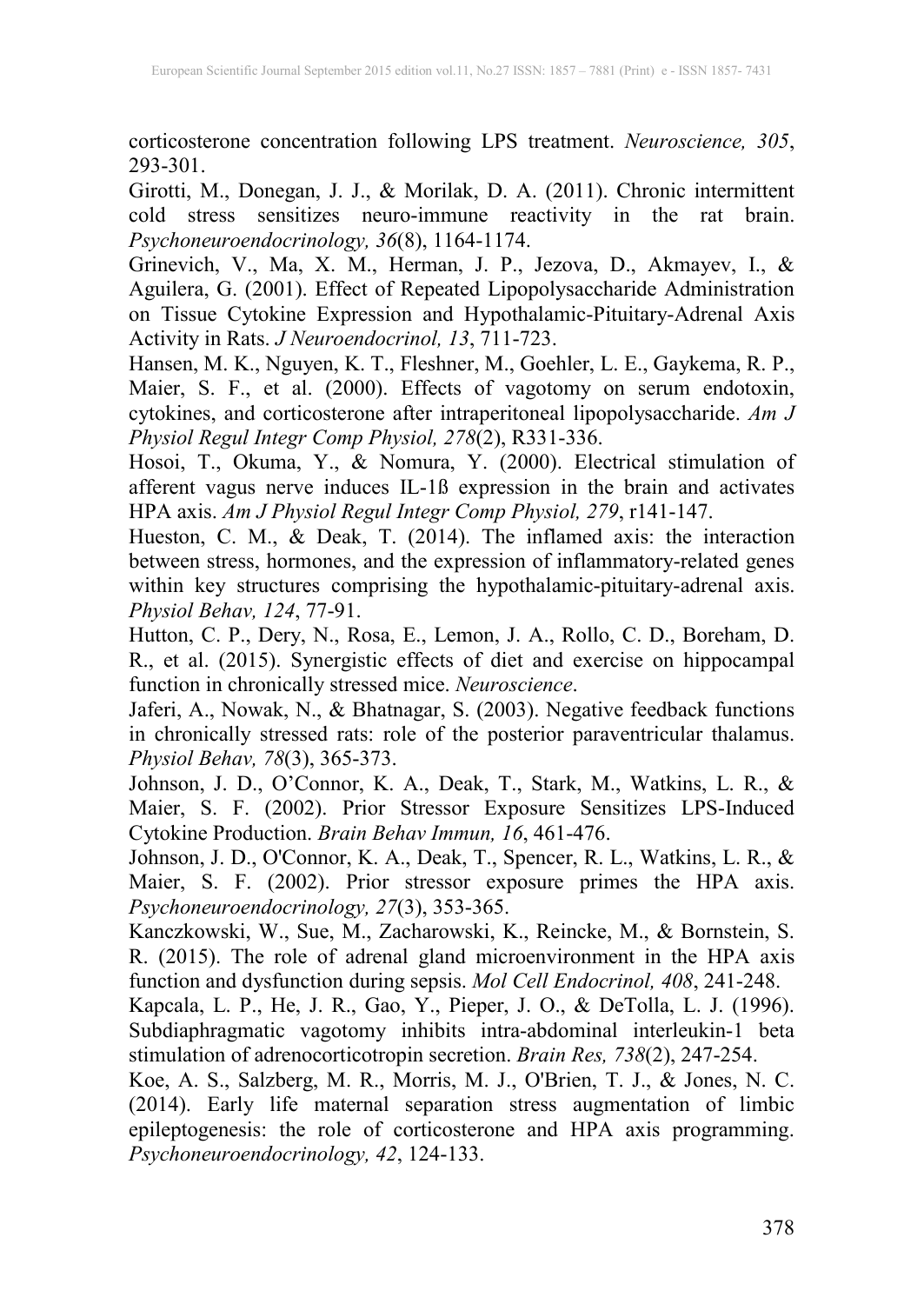Kremlev, S. G., & Palmer, C. (2005). Interleukin-10 inhibits endotoxininduced pro-inflammatory cytokines in microglial cell cultures. *Journal of Neuroimmunology, 162*, 71-80.

Lenczowski, M. J., Van Dam, A. M., Poole, S., Larrick, J. W., & Tilders, F. J. (1997). Role of circulating endotoxin and interleukin-6 in the ACTH and corticosterone response to intraperitoneal LPS. *Am J Physiol, 273*, R1870- 1877.

Matsuwaki, T., Eskilsson, A., Kugelberg, U., Jonsson, J. I., & Blomqvist, A. (2014). Interleukin-1beta induced activation of the hypothalamus-pituitaryadrenal axis is dependent on interleukin-1 receptors on non-hematopoietic cells. *Brain Behav Immun, 40*, 166-173.

McCarty, R., Kvetnansky, R., & Kopin, I. J. (1981). Plasma catecholamines in rats: daily variations in basal levels and incrementsin response to stress. *Physiol Behav, 26*, 27-21.

Mizoguchi, K., Ishige, A., Aburada, M., & Tabira, T. (2003). Chronic stress attenuates glucocorticoid negative feedback: involvement of the prefrontal cortex and hippocampus. *Neuroscience, 119*(3), 887-897.

Mizoguchi, K., Yuzurihara, M., Atsushi, I., Sasaki, H., Chui, D., & Tabira, T. (2001). Chronic stress differentially regulates glucocorticoid negative feedback response in rats. *Psychoneuroendocrinology, 26*, 443-459.

Nandi, D., Mishra, M. K., Basu, A., & Bishayi, B. (2010). Protective effects of interleukin-6 in lipopolysaccharide (LPS)-induced experimental endotoxemia are linked to alteration in hepatic anti-oxidant enzymes and endogenous cytokines. *Immunobiology, 215*(6), 443-451.

Nicola NA, Babon JJ. Leukemia inhibitory factor (LIF). (2015) C*ytokine Growth Factor Rev*, http:// dx.doi.org/10.1016/j.cytogfr.2015.07.001

dx.doi.org/10.1016/j.cytogfr.2015.07.001

Peterson, P. D., Chan, C. C., & Molitor, M. (1991). Stress and pathogenesis of infectious disease. *Rev Infect Dis, 13*, 710-713.

Quan, N., Whiteside, M., & Herkemham, M. (1998). Time course and localization patterns of interleukin-1b messenger RNA expression in brain and pituitary after peripheral administration of lipopolysaccharide. *Neuroscience, 83*, 281-293.

Rivest, S., Laflamme, N., & Nappi, R. E. (1995). Immune challenge and immobilization stress induce transcription of the gene encoding the CRF receptor in selective nuclei of the rat hypothalamus. *J Neurosci, 15*(4), 2680- 2695.

Silverman, M. N., & Sternberg, E. M. (2012). Glucocorticoid regulation of inflammation and its functional correlates: from HPA axis to glucocorticoid receptor dysfunction. *Ann N Y Acad Sci, 1261*, 55-63.

Takemura, T., Makino, S., Takao, T., Asaba, K., Suemaru, S., & Hashimoto, K. (1997). Hypothalamic-pituitary-adrenocortical responses to single vs.